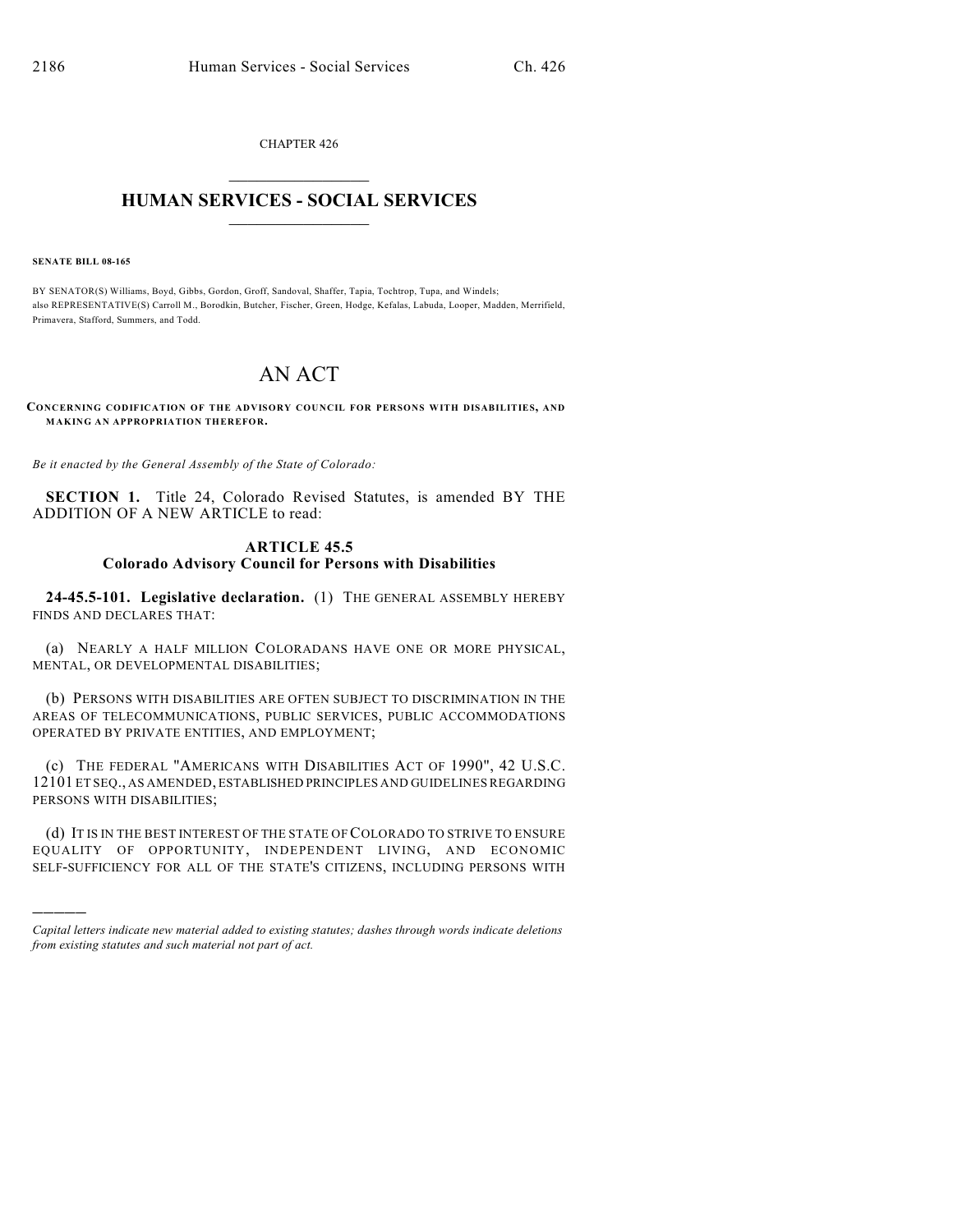DISABILITIES.

**24-45.5-102. Definitions.** AS USED IN THIS ARTICLE UNLESS THE CONTEXT OTHERWISE REQUIRES:

(1) "COUNCIL" MEANS THE COLORADO ADVISORY COUNCIL FOR PERSONS WITH DISABILITIES CREATED IN SECTION 24-45.5-103.

(2) "PERSON WITH A DISABILITY" MEANS A PERSON WHO:

(a) HAS A PHYSICAL OR MENTAL IMPAIRMENT OR CHRONIC MEDICAL CONDITION THAT SUBSTANTIALLY LIMITS ONE OR MORE OF HIS OR HER MAJOR LIFE ACTIVITIES;

(b) HAS A RECORD OF SUCH AN IMPAIRMENT; OR

(c) IS REGARDED AS HAVING SUCH AN IMPAIRMENT.

**24-45.5-103. Colorado advisory council for persons with disabilities creation - appointments - meetings.** (1) THERE IS HEREBY CREATED IN THE OFFICE OF THE GOVERNOR THE COLORADO ADVISORY COUNCIL FOR PERSONS WITH DISABILITIES.

(2) THE COUNCIL SHALL CONSIST OF NO MORE THAN TWENTY MEMBERS AND SHALL REFLECT STATEWIDE PARTICIPATION AND A COMMITMENT TO THE INCLUSION OF PERSONS WITH DISABILITIES. MEMBERSHIP SHALL INCLUDE AT LEAST SEVEN PERSONS APPOINTED FROM STATE AGENCIES SERVING PERSONS WITH DISABILITIES, AND THE REMAINING MEMBERS SHALL REPRESENT PERSONS WITH DISABILITIES FROM BUSINESS AND INDUSTRY, DISABILITY ADVOCACY ORGANIZATIONS, AND OTHER NONPROFIT ORGANIZATIONS.

(3) THE GOVERNOR SHALL APPOINT THE INITIAL COUNCIL MEMBERS ON OR BEFORE AUGUST 1, 2008. THE GOVERNOR SHALL APPOINT THE COUNCIL CHAIR AT THE TIME OF APPOINTMENT. THE TERMS OF THE COUNCIL MEMBERS SHALL EXPIRE AT THE PLEASURE OF THE GOVERNOR. UPON THE EXPIRATION OF A COUNCIL MEMBER'S TERM, THE COUNCIL MEMBER SHALL CONTINUE TO SERVE UNTIL A SUCCESSOR IS APPOINTED AS PROVIDED IN SUBSECTION (4) OF THIS SECTION.

(4) THE GOVERNOR SHALL APPOINT A QUALIFIED PERSON TO FILL A VACANCY ON THE COUNCIL FOR THE REMAINDER OF ANY UNEXPIRED TERM. IF THE GOVERNOR DOES NOT APPOINT A PERSON TO FILL THE VACANCY WITHIN SIXTY DAYS AFTER THE DATE THE VACANCY ARISES, THE SPEAKER OF THE HOUSE OF REPRESENTATIVES AND THE PRESIDENT OF THE SENATE, WITHIN NINETY DAYS AFTER THE DATE THE VACANCY ARISES, SHALL JOINTLY APPOINT A QUALIFIED PERSON TO FILL THE VACANCY. IF THE SPEAKER OF THE HOUSE OF REPRESENTATIVES AND THE PRESIDENT OF THE SENATE DO NOT APPOINT A PERSON TO FILL THE VACANCY WITHIN THE NINETY-DAY PERIOD, THE COUNCIL, BY A MAJORITY VOTE, SHALL APPOINT A QUALIFIED PERSON TO FILL THE VACANCY.

(5) THE COUNCIL SHALL CONVENE ITS FIRST MEETING NO LATER THAN SEPTEMBER 1, 2008, AND MEET AT LEAST QUARTERLY THEREAFTER. THE MEETINGS OF THE COUNCIL SHALL ALSO BE HELD ON CALL OF THE CHAIR OR AT THE REQUEST OF AT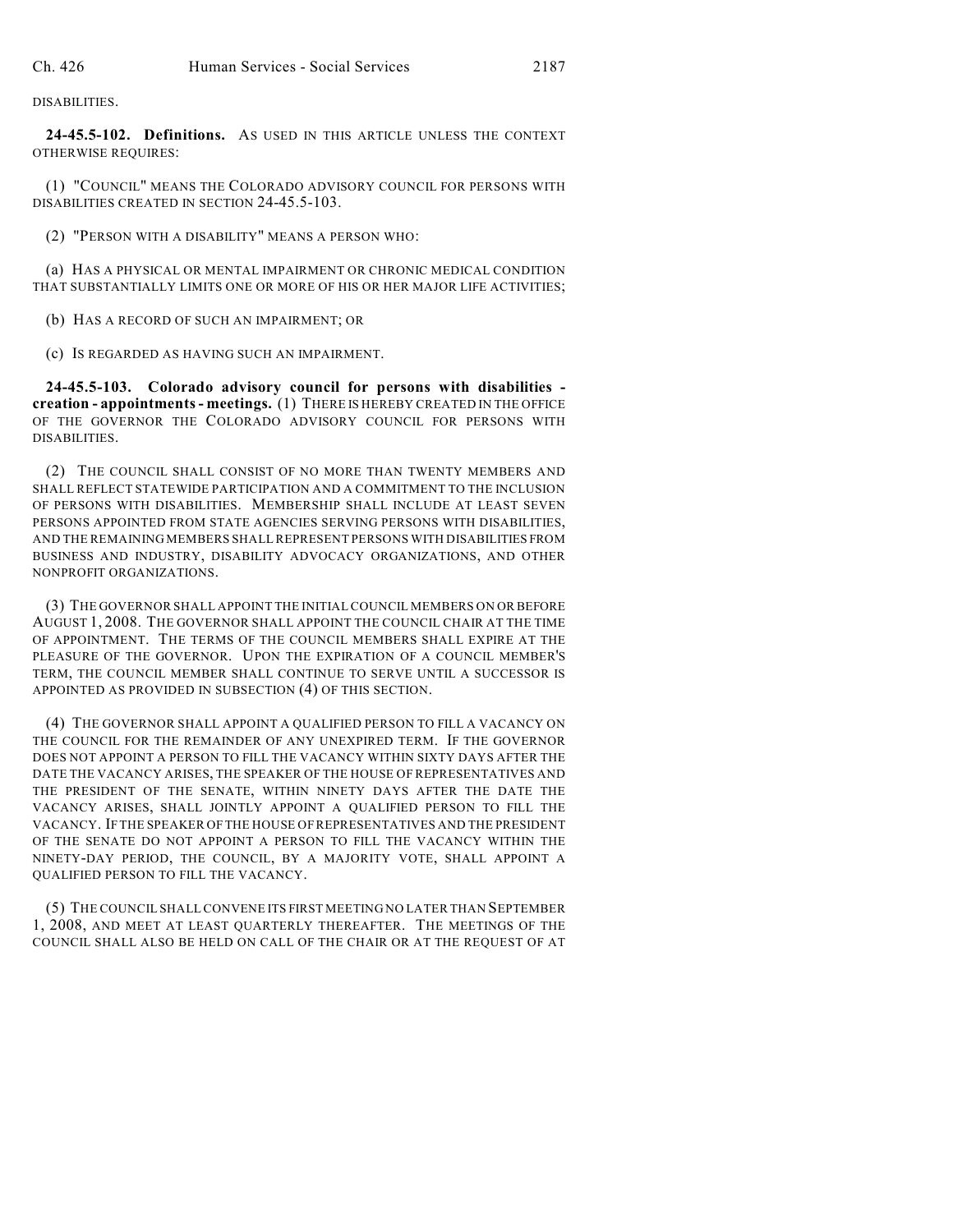LEAST THREE MEMBERS OF THE COUNCIL.

(6) COUNCIL MEMBERS SHALL NOT RECEIVE COMPENSATION FOR THEIR TIME BUT MAY BE REIMBURSED FOR ACTUAL AND NECESSARY EXPENSES PURSUANT TO SECTION 24-45.5-105 (2).

**24-45.5-104. Powers and duties of the council.** (1) THE COUNCIL SHALL HAVE THE FOLLOWING POWERS, FUNCTIONS, AND DUTIES:

(a) COORDINATING WITH STATE BOARDS, ADVISORY COUNCILS, AND COMMISSIONS ESTABLISHED FOR OR RELATED TO PERSONS WITH DISABILITIES;

(b) ADVISING THE GOVERNOR AND GENERAL ASSEMBLY ON LEGISLATION AND STATE POLICY AFFECTING PERSONS WITH DISABILITIES;

(c) ISSUING AN ANNUAL REPORT TO THE GOVERNOR AND GENERAL ASSEMBLY ON THE STATE'S PROGRAMS, SERVICES, AND POLICIES AFFECTING AND ADDRESSING PERSONS WITH DISABILITIES;

(d) MONITORING THE STATE'S IMPLEMENTATION OF TITLE II OF THE FEDERAL "AMERICANS WITH DISABILITIES ACT OF 1990", 42 U.S.C. 12101 ET SEQ., AS AMENDED, INCLUDING OVERSIGHT PURSUANT TO OLMSTEAD V. L.C. AND E.W., 527 U.S. 581 (1999);

(e) ACTING AS AN ADDITIONAL ENTRY POINT FOR PUBLIC GRIEVANCES REGARDING DISABILITY ISSUES AND REFERRING THOSE GRIEVANCES TO THE APPROPRIATE STATE AGENCY OR PERSONNEL; AND

(f) DEVELOPING PROCEDURES RELATING TO THE COUNCIL'S INTERNAL OPERATIONS.

**24-45.5-105. Gifts, grants, and donations - reimbursement.** (1) THE COUNCIL IS AUTHORIZED TO RECEIVE AND EXPEND GIFTS, GRANTS, AND DONATIONS FROM INDIVIDUALS, PRIVATE ORGANIZATIONS, FOUNDATIONS, OR ANY GOVERNMENTAL UNIT; EXCEPT THAT THE COUNCIL MAY NOT ACCEPT A GIFT, GRANT, OR DONATION IF IT IS SUBJECT TO CONDITIONS THAT ARE INCONSISTENT WITH THIS ARTICLE OR ANY OTHER LAW OF THIS STATE.

(2) COUNCIL MEMBERS SHALL BE REIMBURSED FOR ACTUAL AND NECESSARY EXPENSES INCURRED IN THE DISCHARGE OF THEIR OFFICIAL DUTIES, INCLUDING AN ALLOWANCE FOR MILEAGE AS PROVIDED IN SECTION 24-9-104 (2), C.R.S., AND ANY REASONABLE AND NECESSARY EXPENSES ASSOCIATED WITH PROVIDING ACCOMMODATIONS FOR A COUNCIL MEMBER'S DISABILITY.

**24-45.5-106. Repeal of article.** THIS ARTICLE IS REPEALED, EFFECTIVE JULY 1, 2018. PRIOR TO SAID REPEAL, THE COUNCIL SHALL BE REVIEWED, AS PROVIDED IN SECTION 2-3-1203, C.R.S.

**SECTION 2.** 2-3-1203 (3), Colorado Revised Statutes, is amended BY THE ADDITION OF A NEW PARAGRAPH to read: